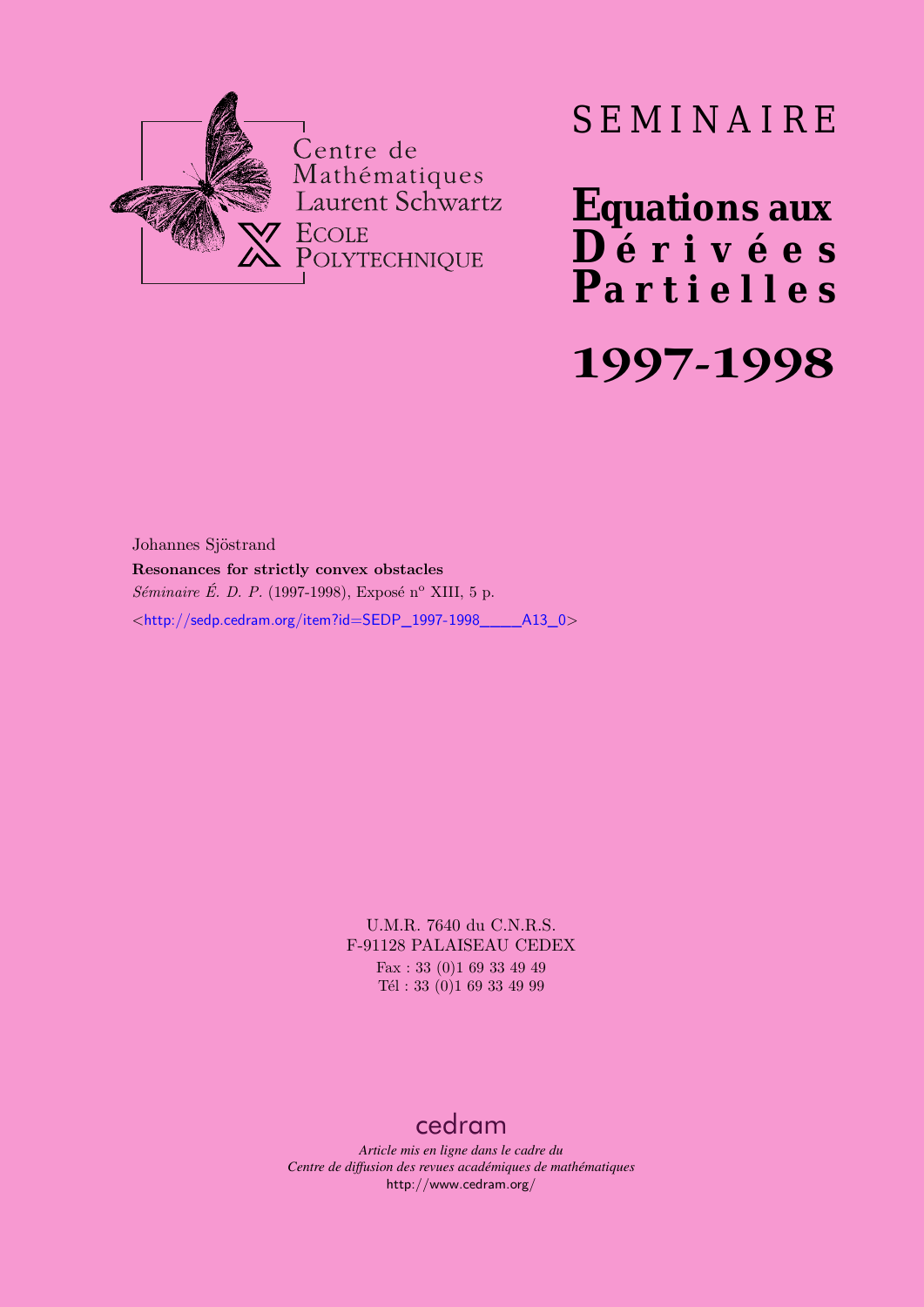### Resonances for strictly convex obstacles. Based on joint work with M-Zworski-

#### Johannes Sjöstrand\*

R-esum-e On considere le probleme de Dirichlet a l-ext-erieur dun obstacle strictement convexe born-e a bord  $C^{\infty}$ . Sous une hypothèse sur la variation de la courbure, on obtient à un facteur  $1 + o(1)$  près, le nombre de résonances de module  $\leq r,$  associées à la première racine de la fonction d'Airy.

Let  $\mathcal{O} \subset \subset \mathbb{R}^n$ ,  $n \geq 2$  be a convex open bounded set with  $C^{\infty}$  boundary. Assume that  $\mathcal O$  is strictly convex in the sense that the second fundamental form on the tangent space  $T\partial \mathcal{O}$  is positive definite. the Laplace operator  $\sum_{1}^{n} \frac{\partial^{2}}{\partial x_{i}^{2}}$  on  $\mathbf{R}^{n} \setminus \mathcal{O}$  with domain  $(H^{2} \cap H_{0}^{1})(\mathbf{R}^{n} \setminus \mathcal{O})$ . Then it is  $\sigma$   $\sim$  $\frac{\partial^2}{\partial x_i^2}$  on  $\mathbf{R}^n \setminus \mathcal{O}$  with domain  $(H^2 \cap H_0^1)(\mathbf{R}^n \setminus \mathcal{O})$ . Then it is well-known that  $(\lambda^2 + \Delta)^{-1} : L^2 \to H^2 \cap H_0^1$ , holomorphic for  $\text{Im }\lambda > 0$ , has a meromorphic extension  $R(\lambda) : L^2_{\rm{comp}}(\mathbf{R}^n\setminus\mathcal{O}) \to (H^2\cap H^1_0)_{\rm loc}(\mathbf{R}^n\setminus\mathcal{O})$  to  $\lambda\in\mathbf{C}$  when  $n$  is odd and to  $\lambda$ in the logarithmic covering space of  $\mathbf{C} \setminus \{0\}$  when  $n$  is even. In this talk we only consider this extension in a small angle  $e^{-\epsilon_0 \sigma_1}$  (0,  $+\infty$ ). The poles of the meromorphic extension are called resonances or scattering poles- it and it is a resonance allowed the called  $\alpha$  and a resonance  $\alpha$ multiplicity as the rank (which is finite) of the formal spectral projection  $\frac{1}{2\pi i} \int_{\gamma} R(\lambda) d(\lambda^2)$ , where  $\gamma$  is a sufficiently small (to contain no other resonances) positively oriented circle centered at  $\lambda_0$ .

Filipov and Zayev [FZ] have obtained detailed results about the extended resolvent a constant  $C > 0$ , depending on the geometry of the obstacle and the regularity of the boundary such that there are only nitely many resonances in a domain of the form

$$
\operatorname{Im}\lambda \ge -C(\operatorname{Re}\lambda)^{\frac{1}{3}}, \operatorname{Re}\lambda \ge 1. \tag{1}
$$

In the case  $n = 3$ , this was obtaind by Babich and Grigoreva [BG], in the case of obstacles with analytic boundary it was obtained as a consequence of Lebeau's results [Le] on the diraction of Gevrey singularities by G-C-Popov P and Bardon Baler-C-Popov P and Baler-C-Popov P and Baler-C-Po For  $C^{\infty}$  boundaries in arbitrary dimension, the result was obtained by Harge and Lebeau HLe- We will comment more about the the best known constants below-

Zworski and the author [SZ2] obtained several upper bounds on the number of resonances in domains of the form

$$
\operatorname{Im}\lambda \ge -C(\operatorname{Re}\lambda)^{\frac{1}{3}}, \ 1 \le \operatorname{Re}\lambda \le r,\tag{2}
$$

when  $r \to \infty$  as well as in other domains of the same type with the exponent  $1/3$  replaced by other values- One result in this direction says that the number of resonances in the domain (2) for any fixed value of C is  $\mathcal{O}(r^{n-1})$ . More refined results were also obtained when C in the set of best known constants the set of the set of best known constants- and the case of the case analytic boundaries even more relationships even more relationships of the dynamics of the dynamics of the dynamics of the boundary geodesics and the curvature  $[S1]$ .

<sup>\*</sup> Centre de Mathématiques, Ecole Polytechnique, (UMR 7640, CNRS)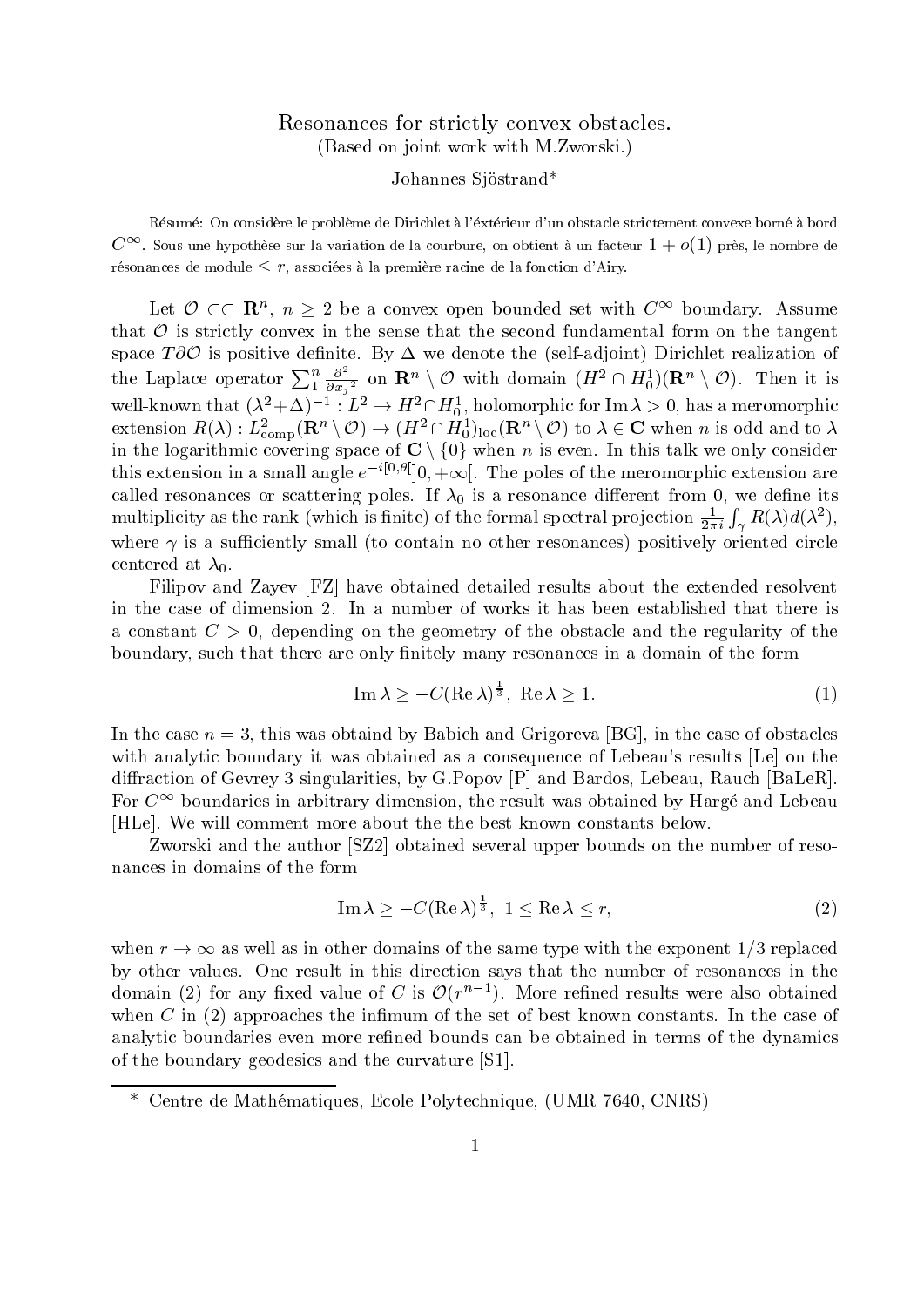As for the existence of in nitely many resonances in some region of the form or even in any sector away from the imaginary axis) very little has been known, at least in dimension  $\geq 3$ . Bardos-Lebeau-Rauch  $|\text{BaleR}|$  showed for generic (strictly convex) obstacles with analytic boundary in odd dimension  $\geq 3$ , that there is constant  $C > 0$  such that the domain intervention in the domain  $c$  many resonances  $\mathbf{R}$  and  $\mathbf{R}$ argument, Zworski and the author [SZ3] showed under the same assumptions that the number of resonances in the domain (2) with  $C > 0$  large enough, grows at least as fast as  $r^{\frac{1}{3}-\epsilon}$  for every  $\epsilon > 0$ .

Let <sup>Q</sup> be the second fundamental form de ned as a positive de nite quadratic form on the tangent space  $T\partial\mathcal{O}$  of the boundary. Equip the tangent space with the induced Euclidean norm, and define the tangent sphere bundle  $S\partial\mathcal{O}\subset T\partial\mathcal{O}$  of normalized tangent vectors. The geodesic flow on  $\partial\mathcal{O}$  as a Riemannian manifold with the induced Euclidean metric is then a group  $\Phi_t: T\partial\mathcal{O} \to T\partial\mathcal{O},\ t\in\mathbf{R}$  which conserves  $S\partial\mathcal{O}$ . Put

$$
C_{\infty} = 2^{-\frac{1}{3}} \cos \frac{\pi}{6} \min_{S \partial \mathcal{O}} Q^{2/3} \zeta_1, \tag{3}
$$

$$
C_{\mathbf{a}} = 2^{-\frac{1}{3}} \cos \frac{\pi}{6} \lim_{T \to +\infty} (\min_{S \partial \mathcal{O}} \frac{1}{T} \int_0^T Q^{2/3} \circ \Phi_t dt) \zeta_1,\tag{4}
$$

where  $-\zeta_1, -\zeta_2, \ldots$  are the zeros of the Airy function, ordered so that  $0 \leq \zeta_1 \leq \zeta_2 \leq \ldots$ Notice that  $C_a \geq C_{\infty}$ . We then know:

There is a constant <sup>C</sup> such that there are at most nitely many resonances in

$$
\operatorname{Im}\lambda \ge C - C_{\infty} (\operatorname{Re}\lambda)^{\frac{1}{3}}, \operatorname{Re}\lambda \ge 1. \tag{5}
$$

When  $\partial \mathcal{O}$  is analytic, then for every  $\epsilon > 0$  there are at most finitely many resonances in

$$
\operatorname{Im}\lambda \ge -(C_{\mathbf{a}} - \epsilon)(\operatorname{Re}\lambda)^{\frac{1}{3}}, \operatorname{Re}\lambda \ge 1. \tag{6}
$$

These results are established in  $SZ2$  and  $S1$  respectively, but could undoubtedly be deduced from HLe and BaLeR respectively- Recently B- and R- Lascar LL have extended the second result to the case of obstacles whose boundary is of Gevrey class of order  $s < 3$ .

We now describe the new result (SZ4) and consider an obstacle with  $C^{\infty}$  boundary which is not too far from a ball in the sense that

$$
\frac{\sup_{S\partial\mathcal{O}}Q}{\inf_{S\partial\mathcal{O}}Q} < \left(\frac{\zeta_2}{\zeta_1}\right)^{\frac{3}{2}} = 2,31186. \tag{H}
$$

Put  $k = 2^{-1/3} \cos \frac{\pi}{6} \text{ inf}_{S \partial \mathcal{O}} Q^{2/3}$ ,  $K = 2^{-1/3} \cos \frac{\pi}{6} \text{ sup}_{S \partial \mathcal{O}} Q^{2/3}$ , so that  $K \zeta_1 < k \zeta_2$  and the constant  $\infty$  or in  $\{0\}$  is equal to  $\kappa_{1}$ . We then have

#### Theorem  $(SZ4)$ .

A- There exists a constant <sup>C</sup> such that there are at most nitely many resonances in  $\operatorname{Re} \lambda \geq 1$ ,

$$
K\zeta_1(\operatorname{Re}\lambda)^{1/3} + C \le -\operatorname{Im}\lambda \le k\zeta_2(\operatorname{Re}\lambda)^{1/3} - C. \tag{7}
$$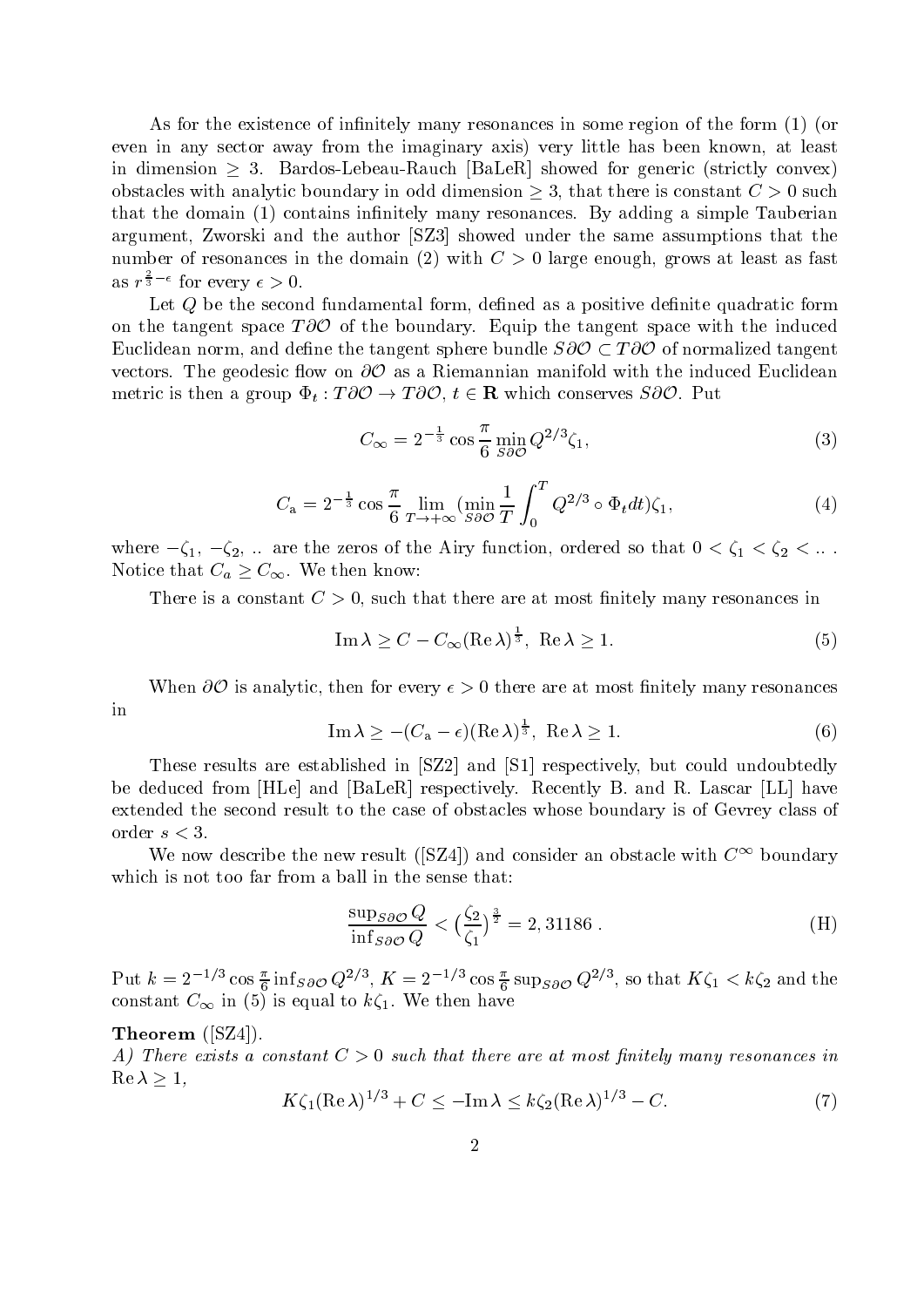B) For every sufficiently large and fixed  $C > 0$ , the number of resonances with  $1 \leq \text{Re }\lambda \leq r$ ,

$$
k\zeta_1(\operatorname{Re}\lambda)^{1/3} - C \le -\operatorname{Im}\lambda \le K\zeta_1(\operatorname{Re}\lambda)^{1/3} + C,\tag{8}
$$

is equal to

$$
\frac{1+o(1)}{(2\pi)^{n-1}} (\iint_{\{(x',\xi')\in T^*\partial \mathcal{O}; |\xi'| \leq 1\}} dx'd\xi')r^{n-1},\,\,r\to +\infty.
$$

Here  $|\xi'|$  is the induced Euclidean norm on the cotangent space of the boundary.

In the following we give an outline of the proof- We work with the method of complex scaling up to the boundary SZ HLe which permits to de ne the resonances in a conic neignborhood of  $]$ 0,  $+ \infty[$  as the eigenvalues of  $- \Delta_{|_{\Gamma_\theta}} ,$  where I  $_\theta$  is a maximally totally real submanifold of  $\mathbf{C}^n$  which coincides with  $e^{i\theta} \mathbf{R}^n$  near infinity, where  $\theta > 0$  is small and which has the same boundary as  $\partial\mathcal{O}$ . We only describe this scaling near the boundary, and it will be convenient to introduce a small seminary convenience parameters- internal seminary ( we introduce geodesic coordinates  $(x', y_n)$  so that  $y_n$  is the distance from the point x to the boundary and  $x' \in \partial\mathcal{O}$  is the corresponding projection. In these coordinates:

$$
-h^{2}\Delta - 1 - h^{2/3}z = (hD_{y_{n}})^{2} - 2y_{n}Q(x', y_{n}, hD_{x'}; h) + R(x', hD_{x'}; h) - 1 - h^{2/3}z, \quad (9)
$$

where  $\alpha$  and R are elliptic semiclassical dierential operators-  $\alpha$  and the leading order R and is equal to  $-n$ - $\Delta_{\partial} \mathcal{O},$  the Laplace Beltrami operator of the boundary, and the principal symbol  $Q(x',\xi')$  of  $Q(x',0,hD_{x'};h)$  can be indentified with the second fundamental form. Following an observation of Harge and Lebeau [HLe], as in [SZZ], [S1], we put  $y_n = e^{-\tau} \ x_n.$ Assuming also  $Q(x', y_n, hD_{x'}; h) = Q(x', hD_{x'}; h)$  to simplify the exposition, we get

$$
e^{-2\pi i/3}((hD_{x_n})^2 + 2x_nQ(x', hD_{x'}; h)) + R(x', hD_{x'}) - 1 - h^{2/3}z.
$$
 (10)

The idea is to try to treat this operator as a degenerate emptic one. Put  $x_n = n + \iota$ , divide by  $h^{2/3}$  and write x instead of  $x'$ :

$$
e^{-2\pi i/3}(D_t^2 + 2tQ(x, hD_x; h)) + h^{-2/3}(R(x, hD_x; h) - 1) - z.
$$
 (11)

We want to microlocalize in the boundary variables, and the most crucial region is of course the one given by the glancing hypersurface  $\Sigma := \{(x, \xi) \in T^* \partial \mathcal O; \, \lambda = 0\},$  where  $\lambda := h^{-2/3}(R(x,\xi) - 1)$  and  $R = |\xi|^2$  also denotes the principal symbol of  $R(x,hD_x;h)$ . The eigenvalues of

$$
e^{-2\pi i/3}(D_t^2+2tQ(x,\xi))+\lambda-z
$$

on the positive half-line with Dirichlet condition are given by

$$
e^{-2\pi i/3} (2Q)^{2/3} \zeta_j + \lambda - z. \tag{12}
$$

We therefore expect to be able to reduce problems to the study of  $h$ -pseudodifferential operators on the boundary with principal symbols given by (12) or rather by a  $N \times N$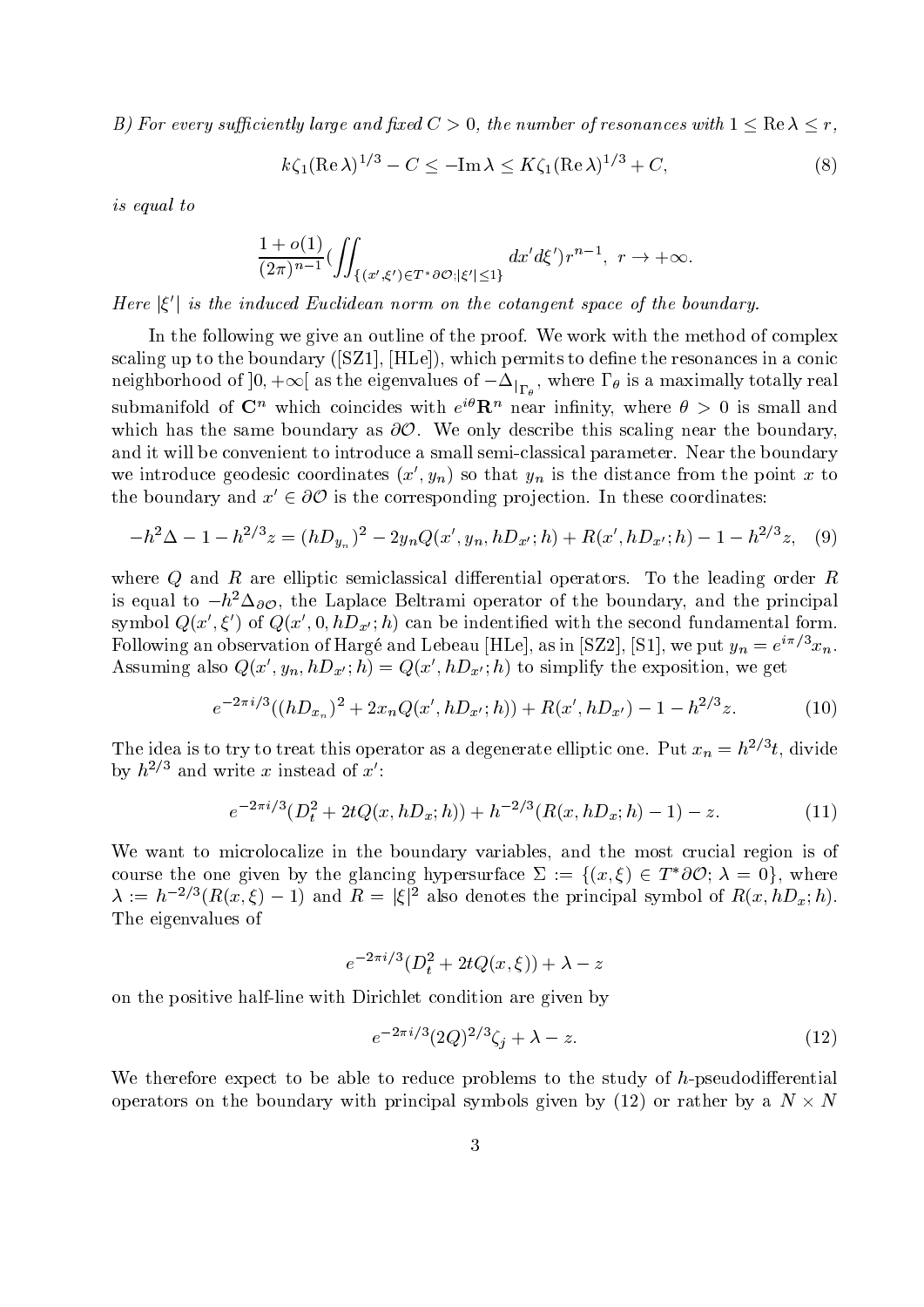system whose principal symbol vanishes precisely when one of the values  $(12)$  does, for  $j = \pm 1$  in the earlier control instance on diraction  $\{500, 101, 100, 100\}$  , this leads to second to second microlocalization- In our setting this is because we rst need to apply a Fourier integral operator to reduce  $\mathcal{I}(x, nD_x, n)$  = 1 to  $nD_{x_1}$ . The second microlocal calculus then concerns h-quantizations of symbols  $a(x,\xi,\lambda;h)$ ,  $\lambda = h^{-2/3}\xi_1$ , where  $\partial_{(x,\xi)}^{\alpha}\partial_{\lambda}^{\ell}a = \mathcal{O}(\langle \lambda \rangle^{m-\ell})$ .

Using such a calculus also with operator valued symbols, we construct auxiliary operators  $R_+:C^\infty({\bf R}^n\setminus\mathcal{O})\to C^\infty(\partial\mathcal{O}),\,R_-:C^\infty(\partial\mathcal{O})\to C^\infty({\bf R}^n\setminus\mathcal{O})$  such that the Grushin problem

$$
\begin{pmatrix} P - z & R_- \\ R_+ & 0 \end{pmatrix} \begin{pmatrix} u \\ u_- \end{pmatrix} = \begin{pmatrix} v \\ v_+ \end{pmatrix},
$$
\n(13)

is wellposed in natural function spaces for <sup>z</sup> in a region

$$
\Omega = ]a_2, a_4[-i]a_1, a_3[, \tag{14}
$$

where  $u_j$  are independent of  $u$  though  $u_4 - u_2$  is chosen large, and

$$
0 < a_1 < \zeta_1 \cos \frac{\pi}{6} \inf(2Q)^{2/3} < \zeta_1 \cos \frac{\pi}{6} \sup(2Q)^{2/3} < a_3 < \zeta_2 \cos \frac{\pi}{6} \inf(2Q)^{2/3},\tag{15}
$$

where the supremum and the international distribution is the the glancing hypersurface- in the theory inverse

$$
\mathcal{E} = \begin{pmatrix} E & E_+ \\ E_- & E_{-+} \end{pmatrix},
$$

the operator  $E_{-+}$  has roughly the principal symbol  $E_{-+}^{\circ} = z - (\lambda + e^{-2\pi i/3} \zeta_1(x,\xi))$ , where we put  $\zeta_1(x,\zeta) = (2Q(x,\zeta))$  '  $\zeta_1$ . Let  $W = [0, 0, 0, 1] - [0, 0, 0]$  be relatively compact in  $\Omega$ with  $v_1, v_3$  satisfying (15). We observe that  $E_{-+}$  is emptic (in the 2nd inicrolocal sense) for  $z \in [a_2, a_4] - i([a_1, b_1] \cup [b_3, a_3])$  when  $\lambda$  is bounded.

Let  $f = f(z)$  be holomorphic in  $\Omega$  with  $|f| \leq 1$  in  $(|a_2, b_2| \cup |b_4, a_4|) - i|a_1, a_3|$ . In the spirit of the local traceformula in  $S2$ , we prove

$$
\sum_{j=1,3} \text{tr} \frac{1}{2\pi i} \int_{\gamma_j} f(z) (E_{-+}(z)^{-1} \partial_z E_{-+}(z) - \tilde{E}_{-+}(z)^{-1} \partial_z \tilde{E}_{-+}(z)) dz = \qquad (16)
$$
  

$$
\sum_{\{z \in W; h^{-1} \sqrt{1 + h^{2/3} z} \text{ is a resonance}\}} f(\lambda) + \mathcal{O}(h^{1-n+2/3}).
$$

Here  $\gamma_1$ ,  $\gamma_3$  are the horizontal parts of the positively oriented boundary of an intermediate rectangle 1 with  $W \subset \subset I \subset \subset \Omega$ , and  $E_{-+}$  is obtained from  $E_{-+}$  by a finite rank (of the order  $h^{1-n+2/3}$  perturbation of  $E_{-+}$ , and is invertible for  $z \in \Omega$ .

If  $u_4 - u_2 > u_3 - u_1$  and  $v_i$  are suitably chosen, then we can take f to be a Gaussian, centered at the middle of the middle of the second of the second micrococal calculus calculus microlocal calcu we see that the LHS of  $(16)$  is

$$
\frac{h^{1-n+2/3}}{(2\pi)^{n-1}}\iint_{\Sigma\times\mathbf{R}}f(\lambda+e^{-2\pi i/3}\zeta_1(\omega))1_{I(\omega)}(\lambda)L_{\Sigma}(d\omega)d\lambda+\mathcal{O}(h^{1-n+2/3}),\qquad(17)
$$